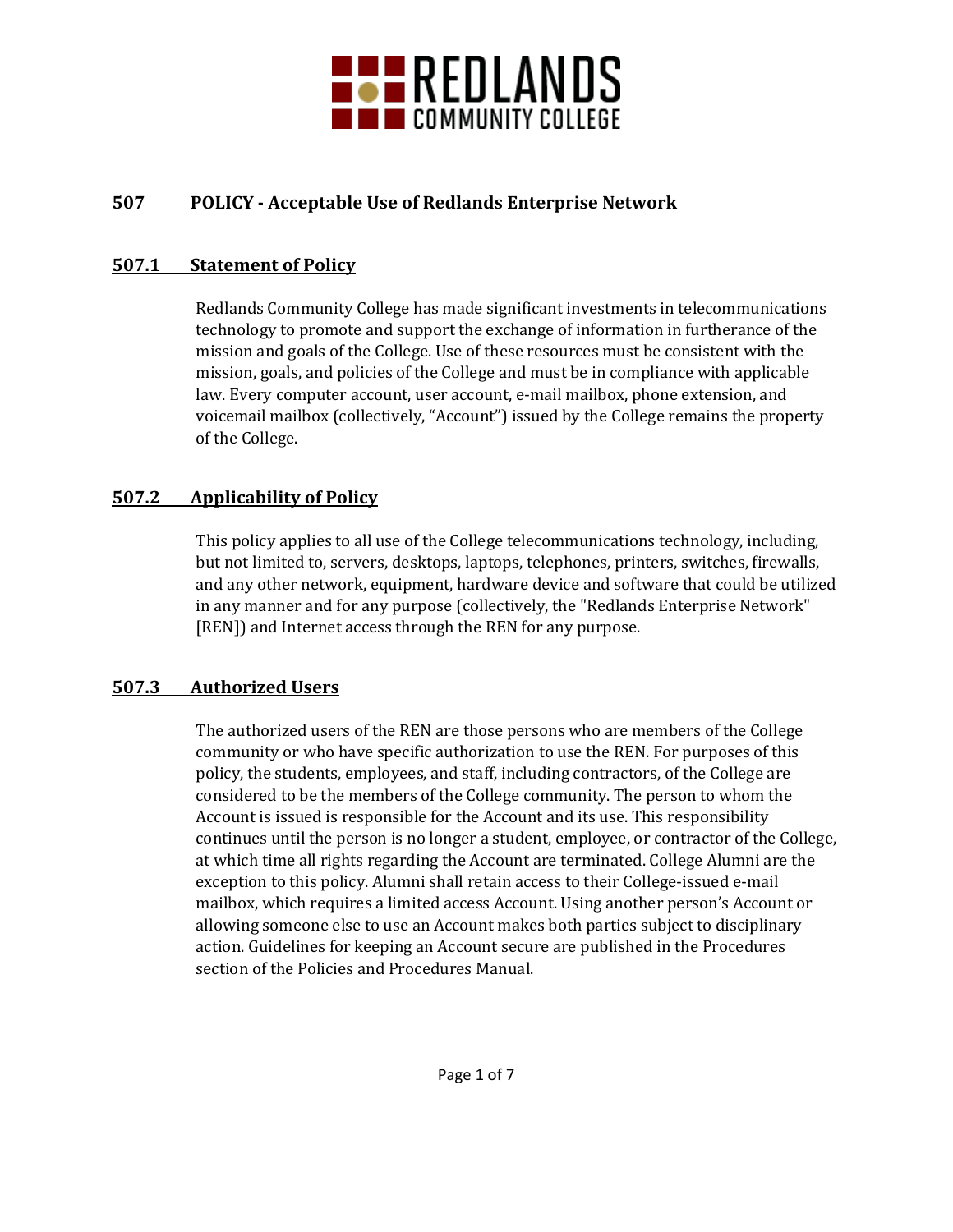

## **507.4 Prohibited Use of Redlands Enterprise Network**

The use of the REN is prohibited for:

- illegal purposes;
- transmitting threatening, obscene or harassing materials;
- interfering with or disrupting network users, services or equipment (disruptions include, but are not limited to, distribution of unsolicited advertising, propagation of computer viruses and using the network to make unauthorized entry to any other computers accessible via the network);
- profit-making from the selling of services and/or the sale of network access;
- excessive private or personal business.

# **507.5 Specifically Prohibited Activities**

The following activities are specifically prohibited:

- tampering with Redlands Community College-owned computer or communication hardware and/or software;
- defining and/or changing IP addresses on any machine;
- intercepting or attempting to intercept e-mail and file transfers;
- originating or attempting to originate mail from someone else;
- attempting to log-on to computers without an Account.

# **507.6 Account Data**

Access to data within Accounts issued by Redlands Community College without written permission of the authorized Account user is prohibited. However, if probable cause exists to believe such data files or programs contain information relevant to a College business requirement or legal proceeding, a person other than the authorized Account user may examine such data files or programs. Permission for such access may be granted only by the College's President. Access to Accounts and/or data by the Department of Technology for routine REN maintenance work is permitted.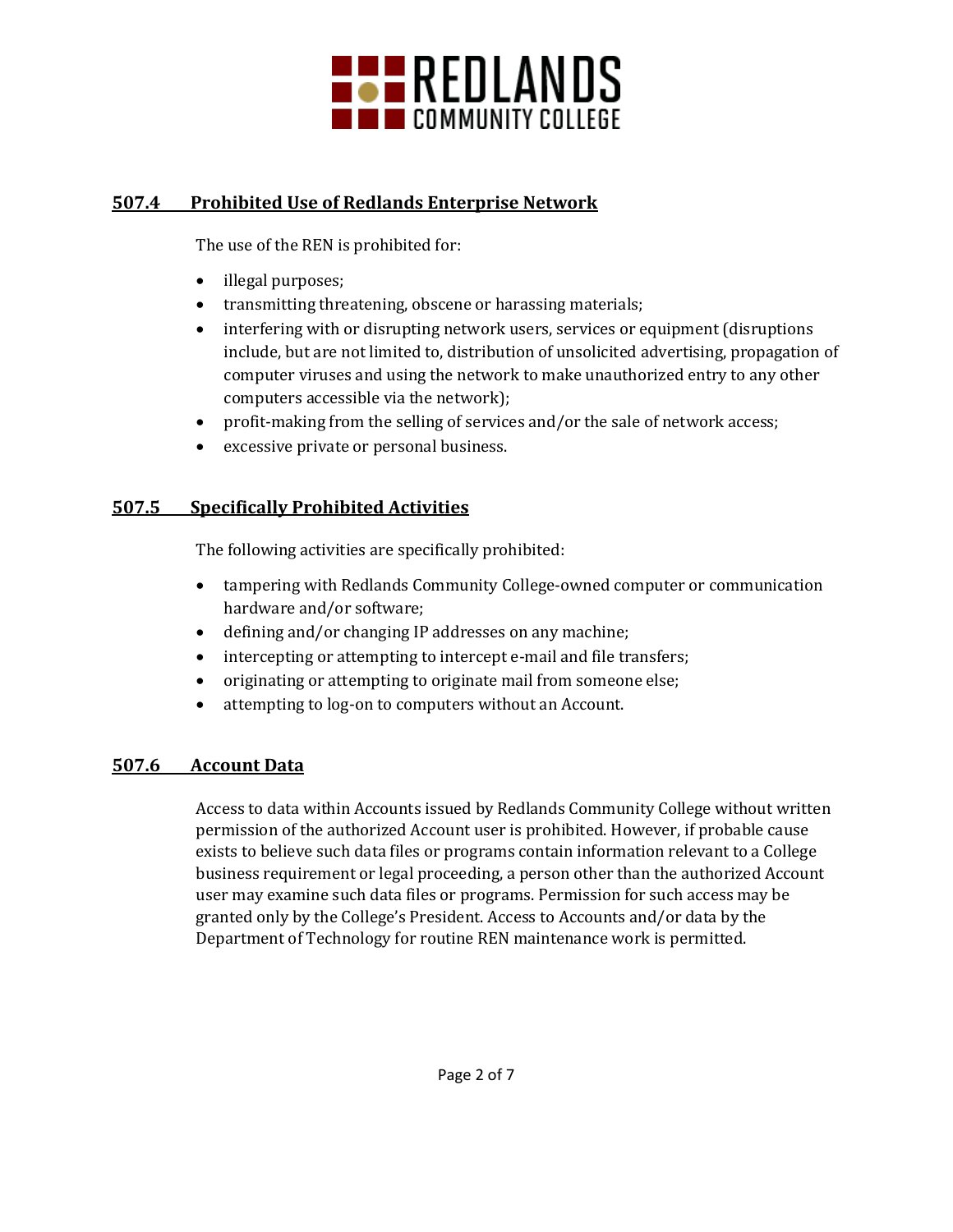

### **507.7 Disclaimer of Liability**

Redlands Community College is not responsible for, and shall not be held liable for, the actions of users of the REN, or for damages caused or suffered by such users. Further, the College is not responsible for, and shall not be held liable for, any loss of data, for delays, non-deliveries, mis-deliveries, or for service interruptions. The College is not responsible for the accuracy or quality of information obtained through use of the REN.

### **507.8 Suspension and Revocation of Privileges**

Access to and use of the REN is a privilege. Inappropriate or unauthorized use will be grounds for suspension or revocation of REN access and use privileges. Any use or attempted use of the REN which is in violation of any applicable College policies or procedures shall be grounds for suspension or revocation of REN access and use privileges. Confirmed misuse of the REN may also result in liability for monetary damages and for expenses incurred by the College in connection with the misuse; expulsion from the College; termination of employment; and/or legal action. One who misuses the REN may be subject to civil lawsuits and prosecution for criminal offenses.

# **507.9 Standards and Conditions of Use**

Use of the College Network must be in compliance with all applicable College policies and procedures. The standards and conditions of use are published in the Procedures section of the Policies and Procedures Manual.

Adopted February 2001 Revised December 2010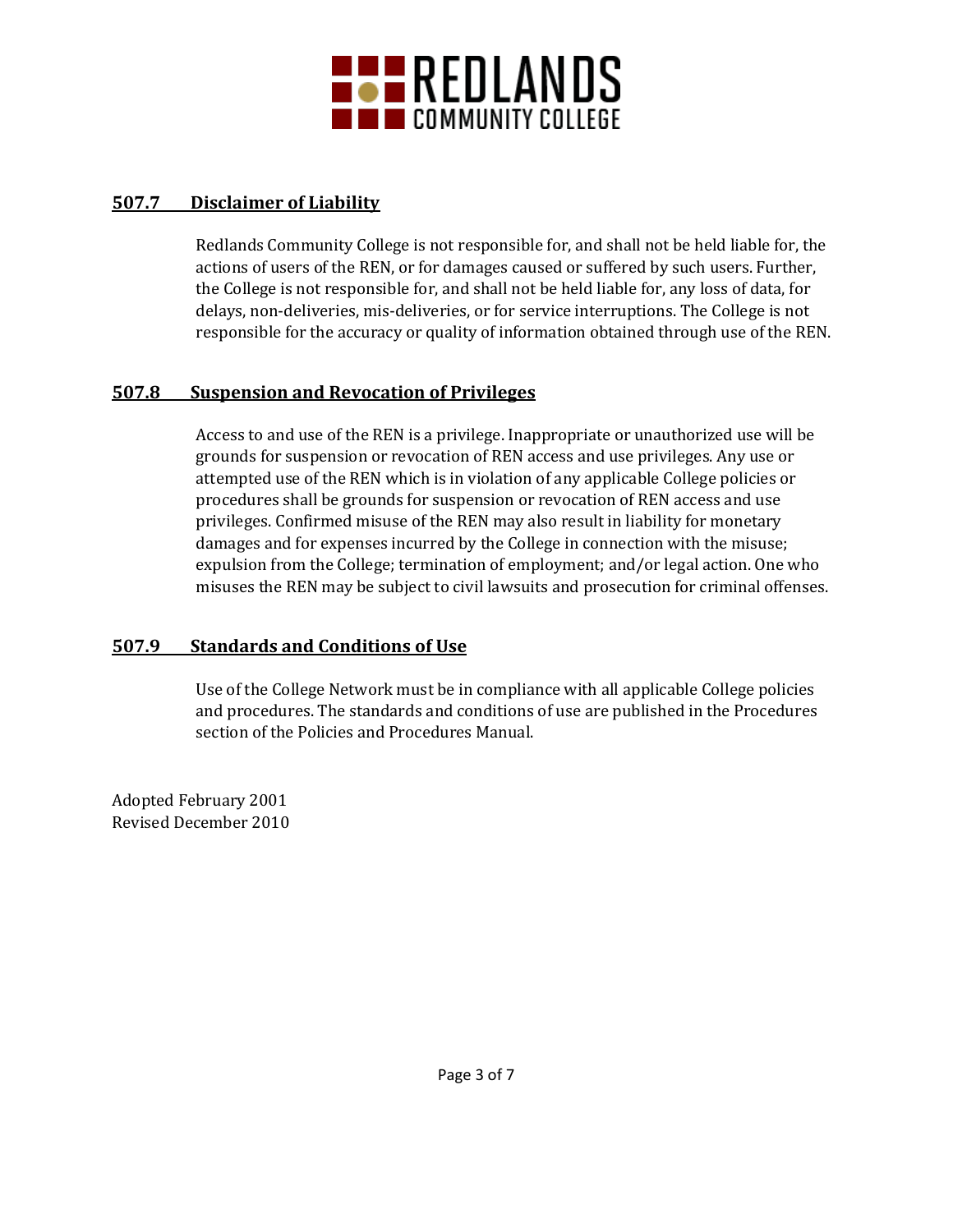

# **507 PROCEDURE - Acceptable Use of Redlands Enterprise Network**

### **507.3:1 Guidelines for Account Creation**

- A. Faculty and Staff Accounts are created only after written notification from the Office of Human Resources. A manual process that includes creation of an Account using industry standard least user access privileges is performed. A unique username and password is then provided to the user's direct supervisor for delivery to the employee. The employee is informed to original password should be changed upon first log-on.
- B. Student Accounts are created automatically through a standard process that includes exportation of user information from a student information system into an authentication system. Unique usernames and passwords are provided directly to the student by the Department of Enrollment Management.
- C. Contractor Accounts are created only after written notification by the College's CFO of a contractual requirement. The management of the Technology Department shall review the access requirements on an individual basis and provide an Account using industry standard least user access privileges needed to fulfill the contract obligations.
- D. Support Accounts are created as needed and identified to the management of the Technology Department. The management of the Technology Department will review the access requirements on an individual basis and provide an Account using industry standard least user access privileges needed to fulfill the contract obligations.

### **507.3:2 Guidelines for Keeping an Account Secure**

- A. Account log-on information (username and password) should not be shared with anyone for any reason at any time.
- B. The password assigned when an Account is established shall be changed by the Account holder upon first log-on.
- C. Passwords must be a minimum of nine (9) characters, should include upper and lowercase letters, and should have at least one (1) number.
- D. Account users should not use items of common knowledge about themselves as passwords (such as birthdate, child's name, favorite pet, etc.).
- E. Any user who suspects that his or her Account security has been breached should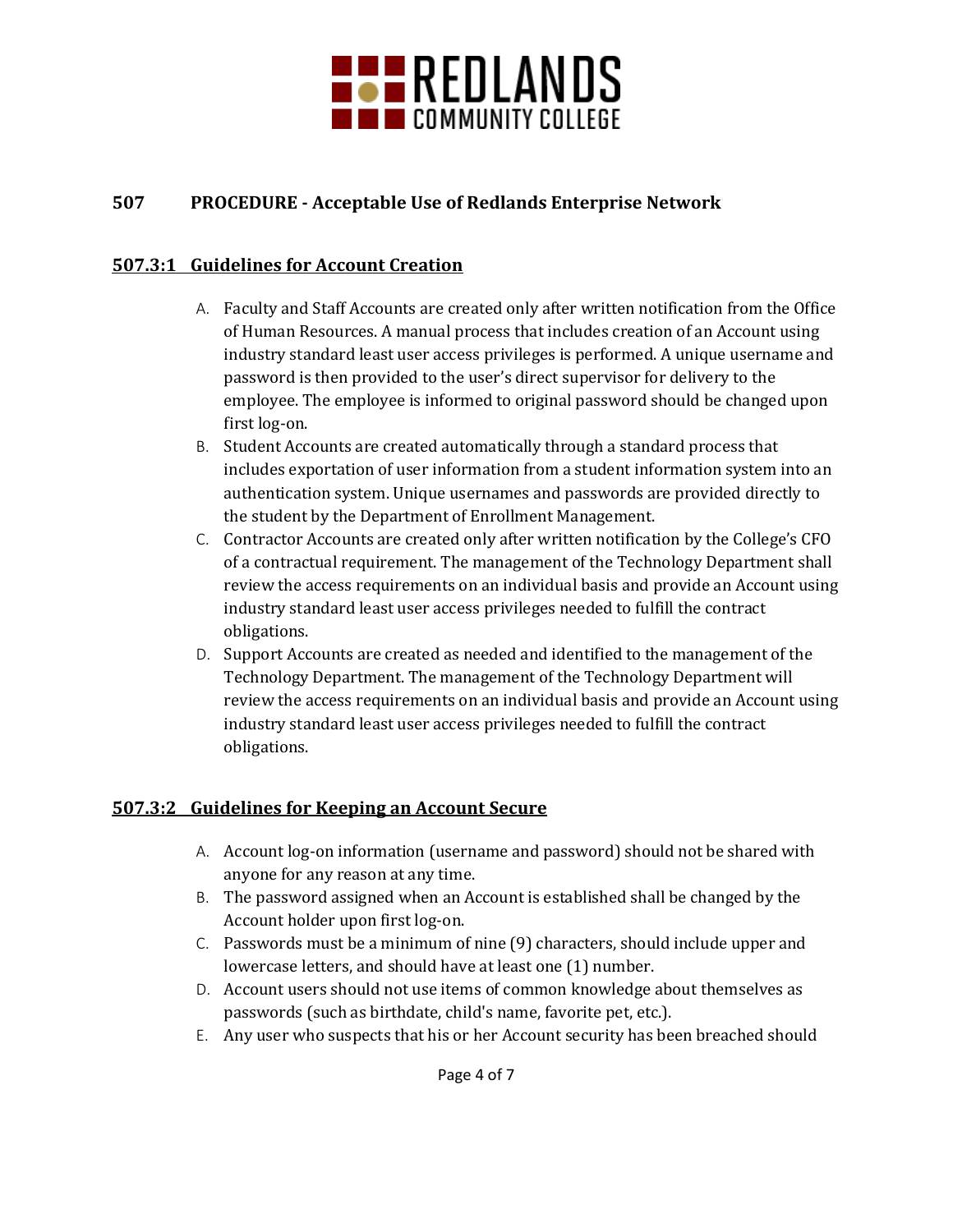

contact the Department of Technology's Helpdesk for remediation immediately.

### **507.8:1 Suspension and Revocation of Privileges**

An authorized user's privilege of accessing and using the REN may be suspended or revoked by the College President or his or her designee.

## **507.8:2 Grounds for Suspension or Revocation of Privileges**

- A. Inappropriate or unauthorized use or attempted use of the REN.
- B. Use or attempted use which is in violation of any applicable College policy or procedure, including Prohibited Use of Redlands Enterprise Network Policy, Specifically Prohibited Activities Policy, and the Standards and Conditions of Use Procedure.
- C. Loss of status as an authorized user as defined in the Authorized User Policy for any reason.

### **507.8:3 Procedure for Suspension or Revocation of Privileges**

Any time the College President has reason to believe grounds for suspension or revocation of a user's privileges exist, the President, or his or her designee, is authorized to suspend the user's privileges, without prior notice. Any such suspension will be followed by notice of the suspension to the user and by a determination of whether the user's privileges should be revoked. If access and use privileges are revoked, the affected user will be notified. If reinstatement of privileges is possible, the affected user will be notified of the conditions and requirements for reinstatement.

# **507.9:1 Standards and Conditions of Use**

The following standards and conditions of use are applicable to all users of the REN, as defined in the Acceptable Use of Redlands Enterprise Network Policy.

- A. The REN shall not be used in violation of any College policy or procedure, any city, state or federal law, or any contractual obligation of the College.
- B. Use of the REN shall be in compliance with the standards of the Oklahoma Higher Education OneNet Network.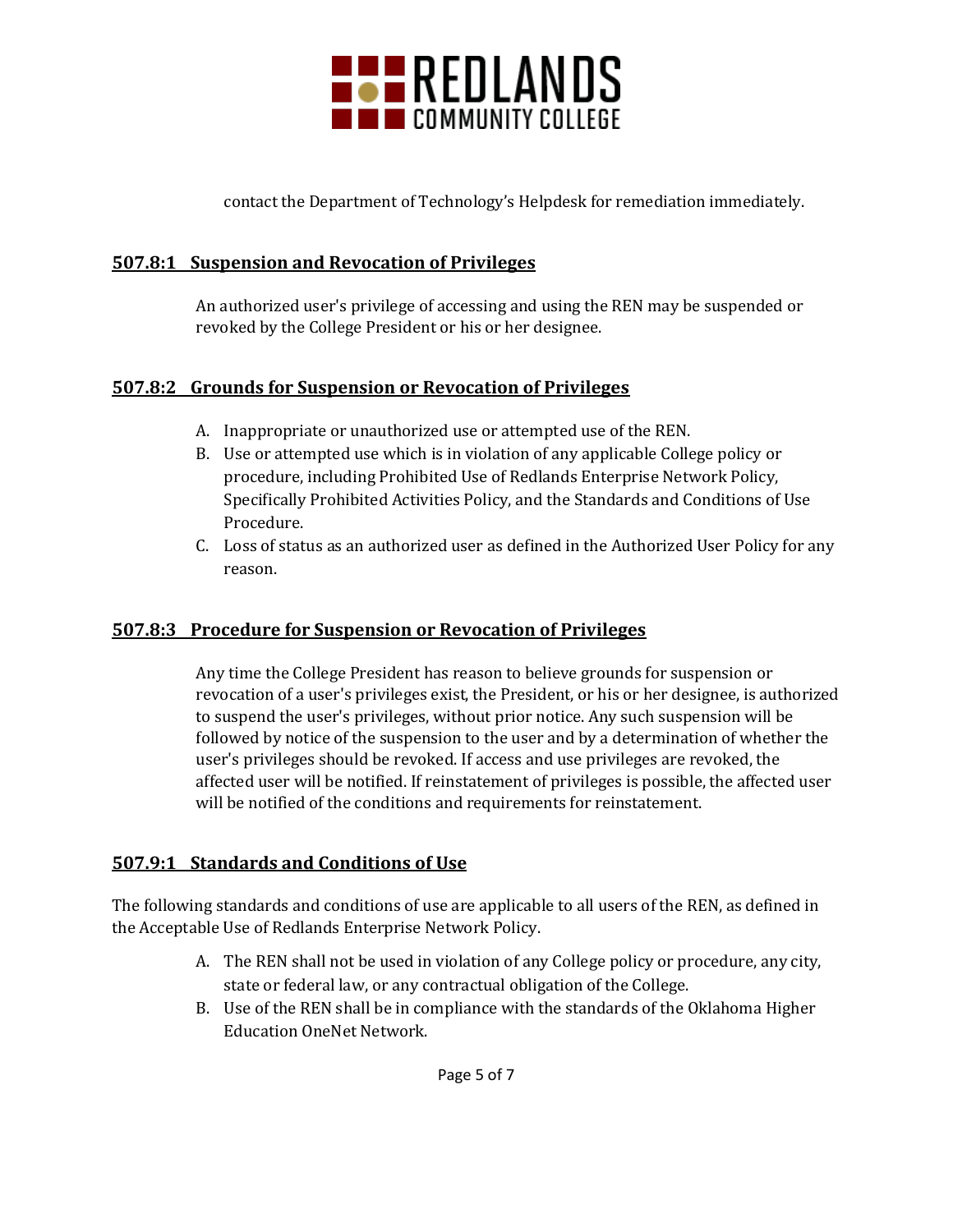

- C. Software shall not be installed on, copied or downloaded from the REN, without the express written consent of the management for technology.
- D. Hardware shall not be connected to the REN without the express written consent of the management for technology.
- E. Personal files and data shall not be saved or stored on the REN.
- F. Users shall not allow the display on REN computer screens of images, sounds, or messages that could create an atmosphere of discomfort, harassment or intolerance to others in the vicinity.
- G. Users shall not use the REN to engage in any conduct that is calculated to harass or to cause embarrassment, shame, or intimidation.
- H. Users shall not misuse or damage any component of the REN or take action calculated to cause any such damage.
- I. Unauthorized use or attempted unauthorized use of the REN is considered misuse of the REN and is grounds for suspension and/or revocation of a user's access and use privileges.
- J. Academic and research activities shall be given priority in the event of a conflict over use of the College's computer lab(s) resources. The priorities for use of the College's computer lab(s) resources are:
	- First: College students, organizations and groups that have reserved exclusive use of the lab(s);
	- Second: College students who are enrolled in classes that require the use of specific software that is installed on a limited number of computers in the College's computer lab(s);
	- Third: Students and faculty who wish to access the lab(s) for educational uses;
	- Fourth: Persons who are not students or staff of the College, but have reserved use of the computer lab(s) to access data processing, indexing, or textual information from the REN or the Internet.
	- Fifth: Other general users of the College or the Community using the lab(s) for acceptable recreational use.
- K. Users shall not rely upon College staff that monitor or supervise the computer lab(s) to provide training in computer or Internet usage.
- L. Campus printers require the use of the Campus Card in order to print.
- M. Users who are disruptive will be asked to leave the computer lab(s) and, if necessary, will be removed by Security.
- N. Users whose conduct is in violation of any standard or condition of use contained in this procedure will be asked to leave the computer lab(s) immediately and, if necessary, will be removed by Security.